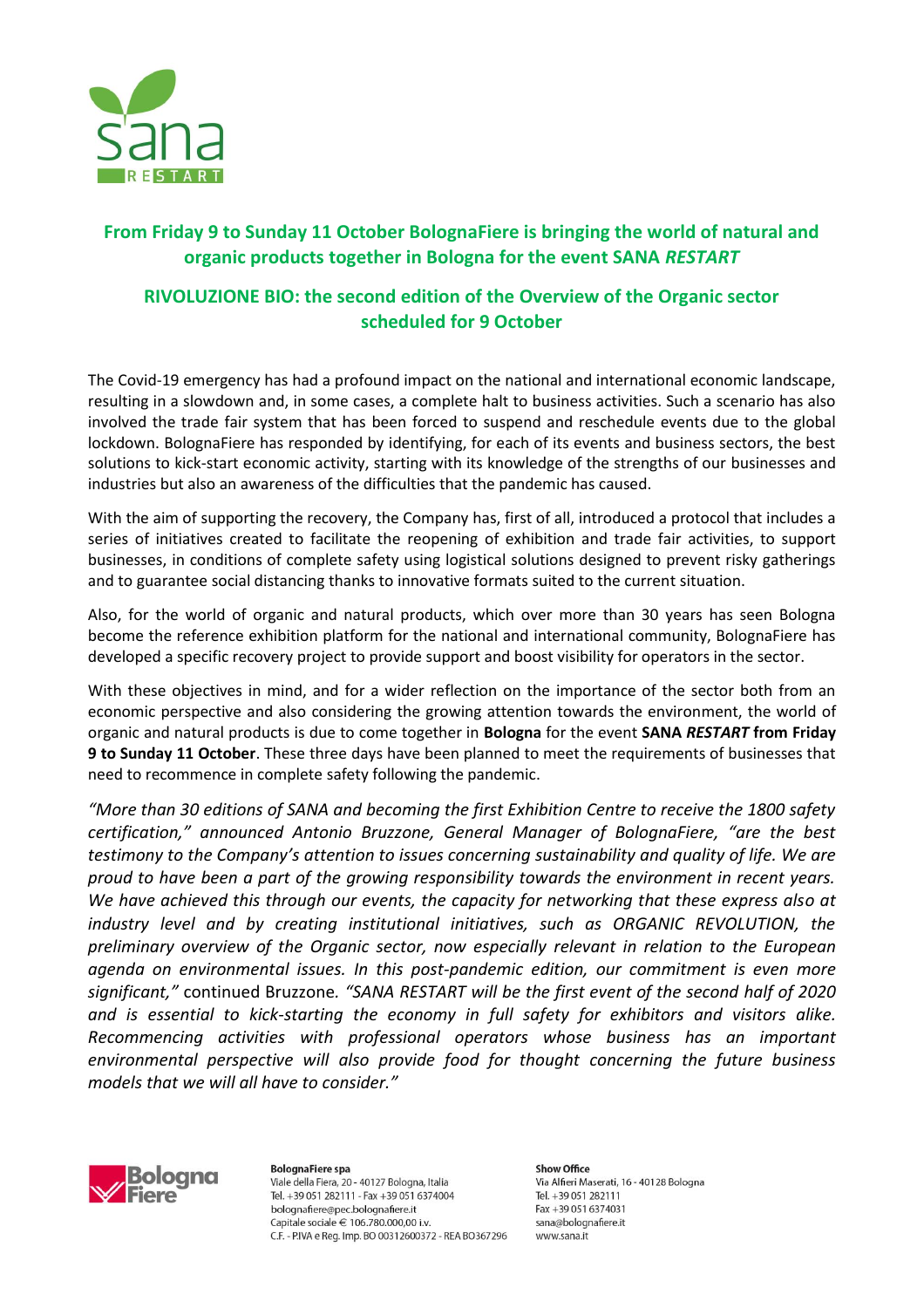

The discussion forum that will get the event under way will be the second edition of **RIVOLUZIONE BIO (THE ORGANIC REVOLUTION)**, the SANA initiative launched in 2019 that returns this year with a series of themed round table discussions involving experts and key players from the sector. RIVOLUZIONE BIO is organised by BolognaFiere in collaboration with FederBio/Assobio and, once again this year, will benefit from the support of the Office of the Organisational Secretary of Nomisma.

The General Overview of the Organic Sector, which in its first edition in 2019 concluded with the presentation of the "2030 Organic Manifesto" compiled by institutions and associations, will offer a forum for discussions that have been made even more relevant by the Covid-19 emergency that has further highlighted the importance of respect for, and protection of, the environment.

The RIVOLUZIONE BIO will also include the presentation of the **2020 SANA Observatory** – promoted by BolognaFiere, curated by **Nomisma** with the support of **Federbio** and **Assobio** and the support of the **Italian Trade Agency** – that monitors the key statistics concerning the organic production chain, from production to market dimensions.

Among the planned appointments is the **convention organised by Gruppo Cosmetici in Erboristeria di Cosmetica Italia** scheduled for Saturday 10 October. The event will provide an in-depth examination of the sector of natural and organic cosmetics. The demand for natural products is reflecting a growing trend in the world of cosmetics: furthermore, numerous consumers are prioritising sustainable solutions when it comes to their choice of beauty products or personal care items, in line with the growing attention to the environment.

The most pertinent issues and topics will be at the heart of the RIVOLUZIONE BIO 2020 event as well as other appointments scheduled between 9 and 11 October: all will be developed with the aim of offering new interpretations and transferable indications about business strategy and the daily habits of consumers that are increasingly aware of the importance of individual behaviour and the sound use of resources for the future of the planet.

### **e-commerce: new frontiers for business**

Digital channels are playing an increasingly important role in the sale of certified organic products with online sales experiencing a markedly positive trend: the digital realm is proving to be one of the most strategic channels and still offers vast development potential. BolognaFiere is shining a spotlight on these new businesses by incorporating into the exhibition some in-depth sessions with leading players in ecommerce such as **Amazon** and **Alibaba**.

In particular, the collaboration between **Amazon** and the **Italian Trade Agency** (ITA), which began in January 2020, continues to grow stronger. BolognaFiere and FederBio are supporting organic companies that wish to display their products at Amazon's "*Made in Italy*" showcase, which is assertively promoted on the European and American markets. BolognaFiere will host Amazon at SANA *RESTART* providing support and opportunities for training for the sale of products through Amazon's channels. The agreement between Amazon and the ITA will also offer added opportunities for visibility for products of companies involved in the *Made in Italy* showcase with plans for digital advertising on some foreign Amazon channels promoted by the ITA. Similarly, BolognaFiere intends to support the activities of internationalisation of Italian Organic companies also on **Alibaba's** B2B platform, which will be presented directly to the business community at SANA *RESTART*.



**BolognaFiere spa** Viale della Fiera, 20 - 40127 Bologna, Italia Tel. +39 051 282111 - Fax +39 051 6374004 bolognafiere@pec.bolognafiere.it Capitale sociale  $\in$  106.780.000.00 i.v. C.F. - P.IVA e Rea. Imp. BO 00312600372 - REA BO367296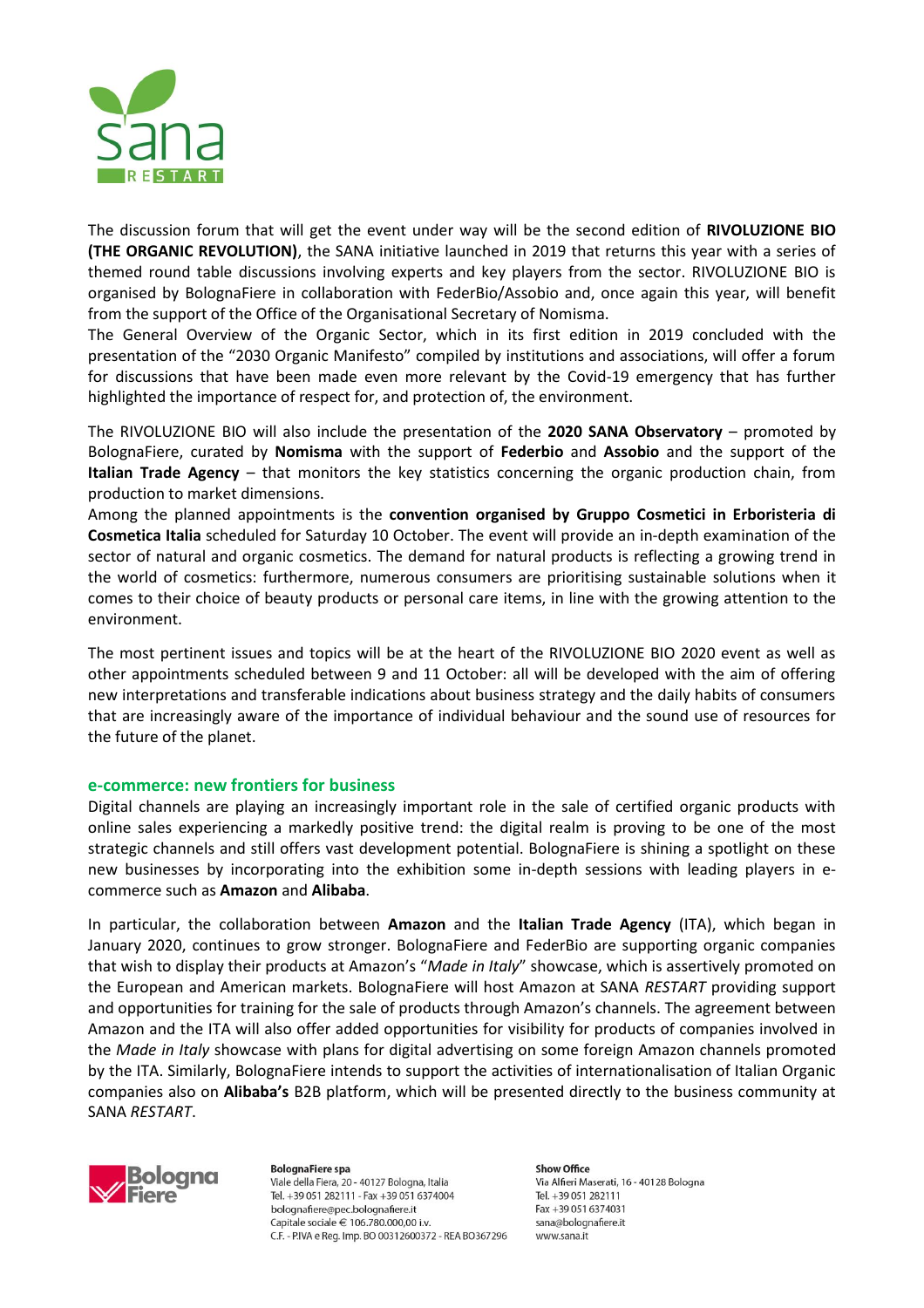

In the area dedicated to the digital experience there will be an abundance of in-depth sessions dedicated to the theme of blockchain, a fundamental tool (and one that is becoming increasingly widespread) to ensure traceability and the prevention of fraud.

## **An event packed with opportunities**

Numerous trends and developments from the world of organic and natural products will have opportunities for in-depth examination and discussion at **SANA** *RESTART*; among the **new Focus sessions** already announced to the business community are: **medicinal plants and spices, Free-from products and Tea**.

**La via delle erbe** (The herb road) is the initiative focusing on the use of medicinal plants, which have always been a key element of natural cosmetics and health products. Starting in 2020 a multi-year programme of initiatives will focus attention on the benefits, the current regulations and the relevant topics concerning these precious allies for beauty and health. Organised in collaboration with **SISTE** (the Italian Society for Science Applied to Medicinal Plants and Health Products), each year **La via delle Erbe** will propose a particular focus. In 2020 this focus will be on "the golden herbs": **Ginkgo biloba, helichrysum, turmeric and saffron**. Also in collaboration with **SISTE**, a historic partner of SANA, BolognaFiere will create a new tool for professional operators: an **Observatory** that will analyse data concerning production, commercialization and consumption of medicinal plants, in terms of raw materials, the production of foods (for humans and animals), food supplements, homeopathic and cosmetic products. Also on the topic of herbs and health is a moment of in-depth discussion dedicated to plants with effects on the immune system, curated by **ASSOERBE**.

Also arousing significant interest is the space dedicated to **free-from** products that respond to the requirements of consumers with intolerances and allergies. These products are developed to specifically exclude certain ingredients that consumers may wish to avoid for various reasons. Becoming increasingly widespread, in fact, are products made without gluten or lactose, alongside a growing trend for products free-from various ingredients such as eggs, salt, yeast and certain common allergens. The theme will be discussed as part of the new initiative, the **Free From Hub** that has immediately stimulated the curiosity and interest of professional operators from across the sector.

Another new feature of this edition will be **SANA Organic Tea** (an initiative created in collaboration with In-TE') dedicated to a product that is becoming increasingly popular. The best of the ranges of organic tea products will be made available by operators who will be able to expand their knowledge of this versatile beverage and its infinite uses (from breakfast, dinner and snacks to refreshments for meetings). Tea in Italy is the food&beverage product with the highest growth in the sector, +22% forecast from now to 2022, and generates a total revenue of 350 million euros (source: Euromonitor).

### **Organics the protagonist of the leading distribution channels**

To meet the growing demand for organic products, the Italian grocery retail sector is increasingly incorporating them into its product ranges, also offering private label ranges. In 5 years revenues from organic products in the grocery retail sector have doubled, with a substantial contribution from Organic-Eco ranges. This trend has been further highlighted by the Covid-19 emergency that has led to the superior



**BolognaFiere spa** Viale della Fiera, 20 - 40127 Bologna, Italia Tel. +39 051 282111 - Fax +39 051 6374004 bolognafiere@pec.bolognafiere.it Capitale sociale  $\in$  106.780.000.00 i.v. C.F. - P.IVA e Reg. Imp. BO 00312600372 - REA BO367296